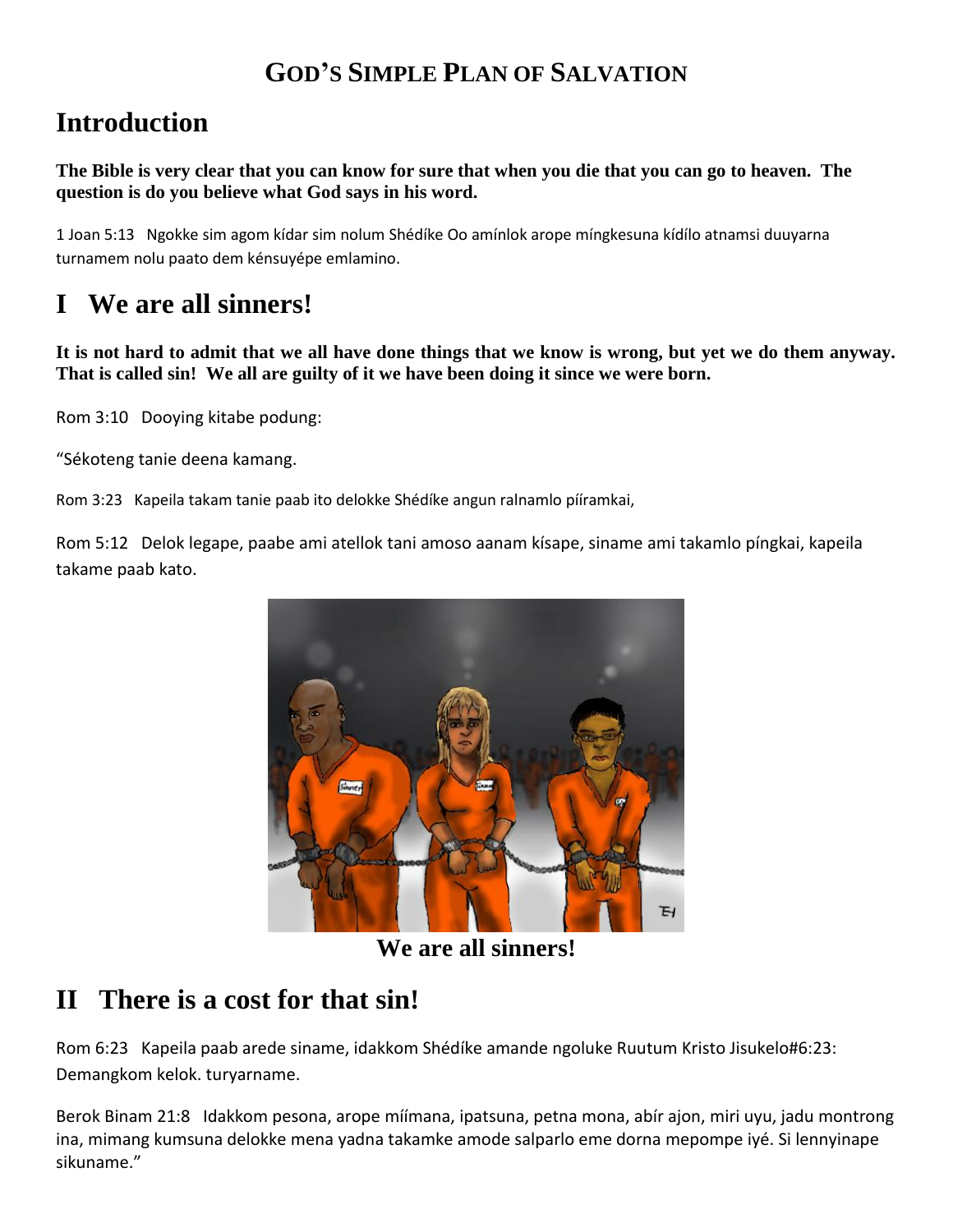Berok Binam 20:11-15 Delokrongem ngo botteruna yalunna paleng kolang delo duuna dem kaato. among elang talenge bíkke lokke duggetoku, delokke buluke dungko kayimape ito.

12 Delo sina kídíem, améédak bottedak paleng keradelo dakdope delokke kitabeke sorkaala dodope ngo kaato. Kitab konko soryapa, de turnam bina kitabe. Sina kídíem buluke inam saanam akorlok kitab kídarlo atnampe bisarem ito.

13 Delo siyéng asie bíkkelo silíkna kídíem laalen bitoku, simo nyokmona kídíem melen bitoku, delokrongem takamem mipilke yékor dakkor isaplok bisarem ito.

14 Delo sinam elang sina dungkuem mepomlo romlíkto. Mepomlo romlíknam demin lennyinape siname.

15 Turnam bina kitab delo amín paamanam ayarem mepomlo romlíkto.

# **III Christ died for our sins.**

Rom 5:6 Ngoluke ralmaduem, tarík paklo, Kristo bí Shédí kénsumana legape sigebito, dem nolu kaasudung.

Rom 5:8 Idakkom Shédí bí agí ayangem ngolum sikepe lengkanto; ngoluke paabla duudungem Kristo bí ngolukepe sigebito.

Rom 14:9 Kapeila sok legang pak pemin Kristo bí sina kelang turnake Ruutumpe idokupe emla sige pala turkakune.

Rom 6:23 Kapeila paab arede siname, idakkom Shédíke amande ngoluke Ruutum Kristo Jisukelo#6:23: Demangkom kelok. turyarname.



**Christ died for sinners!**

# **IV Salvation is a free gift, not by good works. You must take God's word for it, and trust Jesus alone!**

Salvation is trusting and receiving Jesus Christ as your Savior. It's trusting in the fact that Jesus Christ died on the cross of Calvary to pay for your sins! It's realizing there is absolutely nothing whatsoever you can do to save yourself and *completely* trusting in Jesus Christ to save you! It's not any church that saves. It's not any baptism, not good works, not sacraments, not repenting, not praying through, not living a good life — IT'S NOT ANYTHING YOU CAN DO!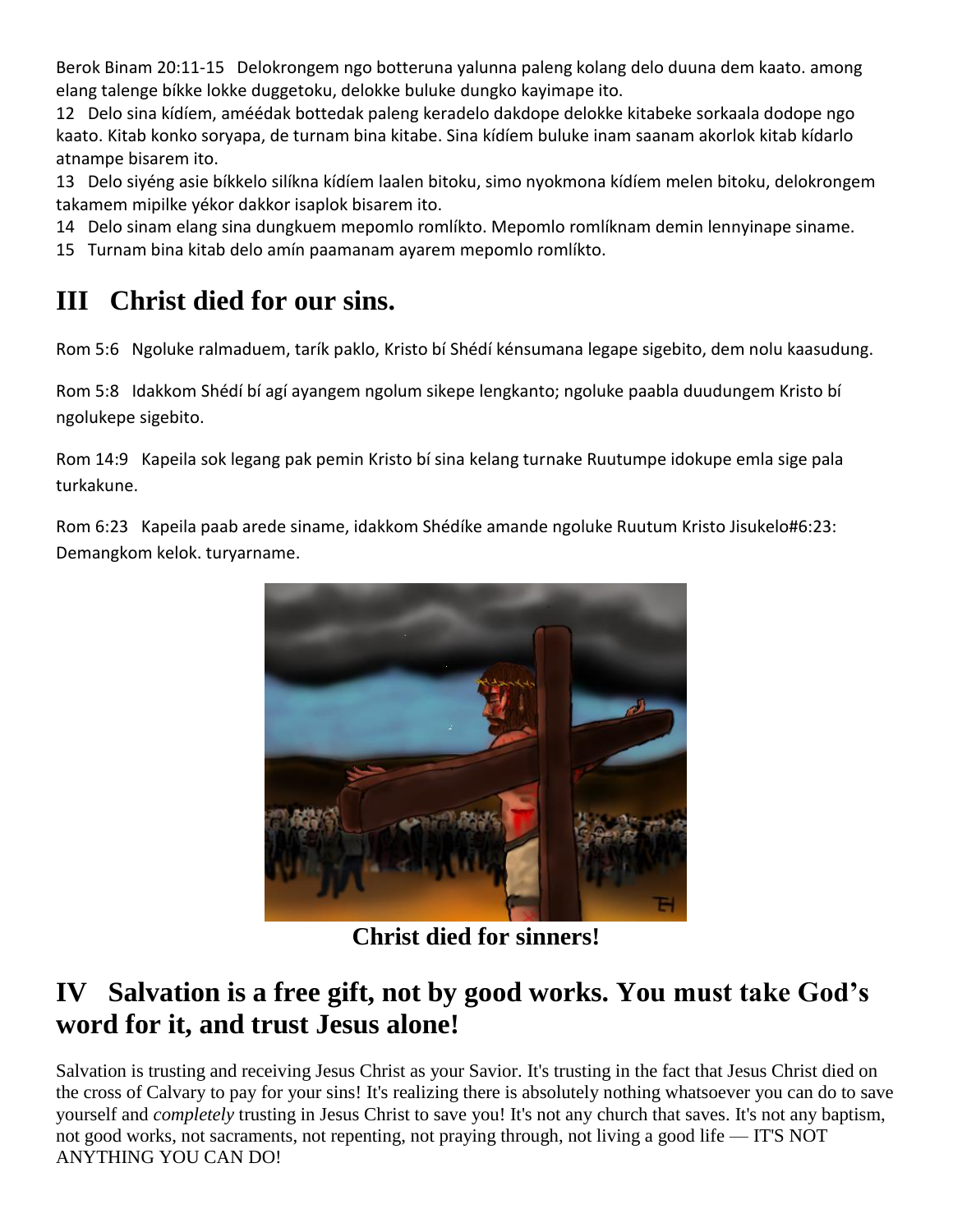Tomliknam Chapter 4:12 "Sékote turpeko bedang paamang, kapeila taleng rumkíso sékokíte ngolu turkeng kupeko binam ami abídyang kamang."

Ephesia 2:8-9 Kapeila si ayang gooralo, míngke lokmin, nolum turmo tokune delokke de noluke ilen sumanamko, de Shédíke bisamnam aman komin, de akone míngkím sunadope, agérlok paama namko.

Titon 3:5 bí ngolum mosing toku, de ngolu aina agérko ibito emko lokmang, idakla bíkke yaasamlok ngolum turmotoku. Ngolum anípe olat sumokuna Deena Aidlok delokke anípe yédope arbín kukolok bí ngolum mosing toku.



# **V We must put our faith and trust in Christ in order to be saved.**

Rom 4:24 Ngoluke Ruutum Jisume sikolokke kiirepkuna, bím míngkesuna, yéjiina amipe sanpenam ngolu takamke legape dekedem attung.

Rom 10:9-10, 13 Nolu agí nappalok, "Jisu bí Ruutume" emla pokansula delokke Shédí bí sikolokke bím kiirep toku emla arope míímílo nolu turyé. Kapeila noluke aang lokmin nolu arope mííla yéjiinape sanko sudune delokke noluke nappalok nolu sikarsula turdungkune. Legade Dooying kitabe podung, "Ruutumke amínlok gokna miyode turyé."